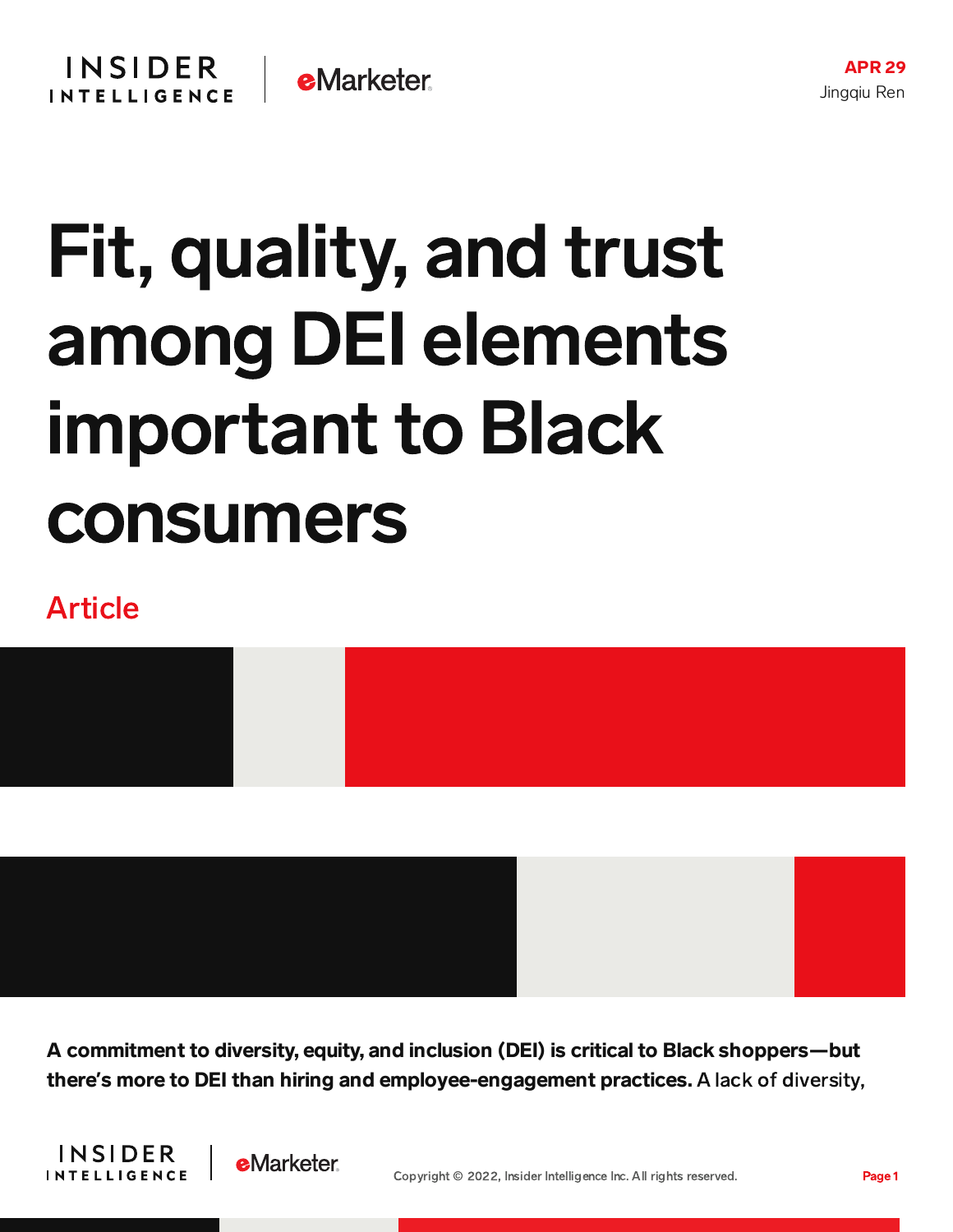equity, and inclusion was the No. 1 reason that Black adults in the US were dissatisfied with their purchases, per an October 2021 study by McKinsey & Company.

At first glance, their other reasons for dissatisfaction—such as lack of product fit, quality, or value—may seem generic. But these concerns are also related to DEI, which permeates all aspects of the shopping experience. For example:

- **Product fit and expertise** can relate to the differing styles and needs of Black consumers with varied ethnic and cultural backgrounds.
- Convenience and quality concerns can include a desire for wider selections of foods that reflect the diverse roots of Black consumers.
- Trust and value are informed by Black consumers' education and everyday experience. These concerns may be further influenced by the statuses of individual Black consumers—including whether they are immigrants or native-born Americans, high-income or low-income earners, and Gen X, seniors, or a generation in between.

## Top Reasons US Black Adults Are Dissatisfied with Purchases, by Purchase Type, Oct 2021 % of respondents in each aroup

|                                                    | Consumer<br>technology | Insurance | Health and<br>wellness | <b>Banking</b>           |
|----------------------------------------------------|------------------------|-----------|------------------------|--------------------------|
| Lack of diversity, equity,<br>and inclusion (DEI)* | 40%                    | 38%       | 38%                    | 37%                      |
| Lack of product fit                                | 14%                    | 28%       | 8%                     | 12%                      |
| Lack of quality                                    | 14%                    | 4%        | 23%                    | 7%                       |
| Lack of sustainability                             | 10%                    |           |                        | $\overline{\phantom{a}}$ |
| Lack of value                                      | 9%                     | 15%       | 15%                    | 20%                      |
| Lack of convenience                                | 9%                     | 6%        | 8%                     | 13%                      |
| Lack of trust                                      | 5%                     | 5%        | 8%                     | 11%                      |
| Lack of expertise                                  | $\overline{a}$         | 4%        | ۰                      | $\overline{\phantom{a}}$ |
|                                                    | Beauty                 | Apparel   | Restaurant             | Grocery                  |
| Lack of diversity, equity,<br>and inclusion (DEI)* | 36%                    | 35%       | 24%                    | 12%                      |
| Lack of product fit                                | 9%                     | 7%        | 11%                    | 9%                       |
| Lack of quality                                    | 16%                    | 14%       | 27%                    | 25%                      |
| Lack of sustainability                             | 13%                    | 8%        | 4%                     | 6%                       |
| Lack of value                                      | 9%                     | 13%       | 20%                    | 23%                      |
| Lack of convenience                                | 13%                    | 12%       | 7%                     | 19%                      |
| Lack of trust                                      | 5%                     | 11%       | 7%                     | 6%                       |
| Lack of expertise                                  |                        |           | -                      |                          |

Note: \*includes concerns about products and services that do not meet the needs of racial/ ethnic groups or that do not address social inequities and inclusivity gaps in business<br>ownership, marketing, and advertising

Source: McKinsey & Company, "Black consumers: Where to invest for equity," Dec 15, 2021 273408 eMarketer | InsiderIntellig